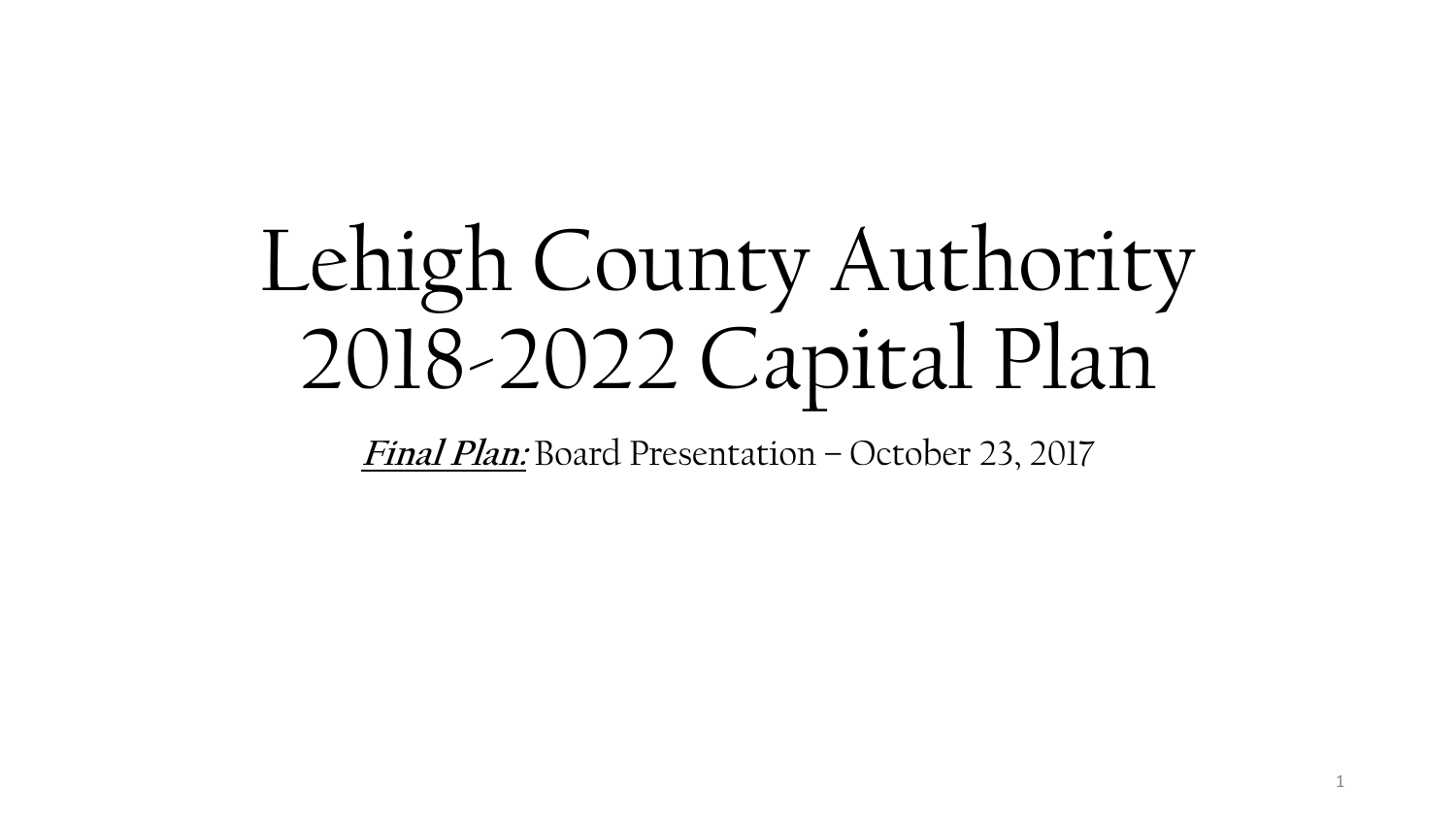### Capital Plan Components

- ADMINISTRATION unchanged since Preliminary Plan
- SUBURBAN DIVISION WATER AND WASTEWATER one change since Preliminary Plan
- ALLENTOWN DIVISION WATER AND WASTEWATER – several changes to annual projects and other projects since Preliminary Plan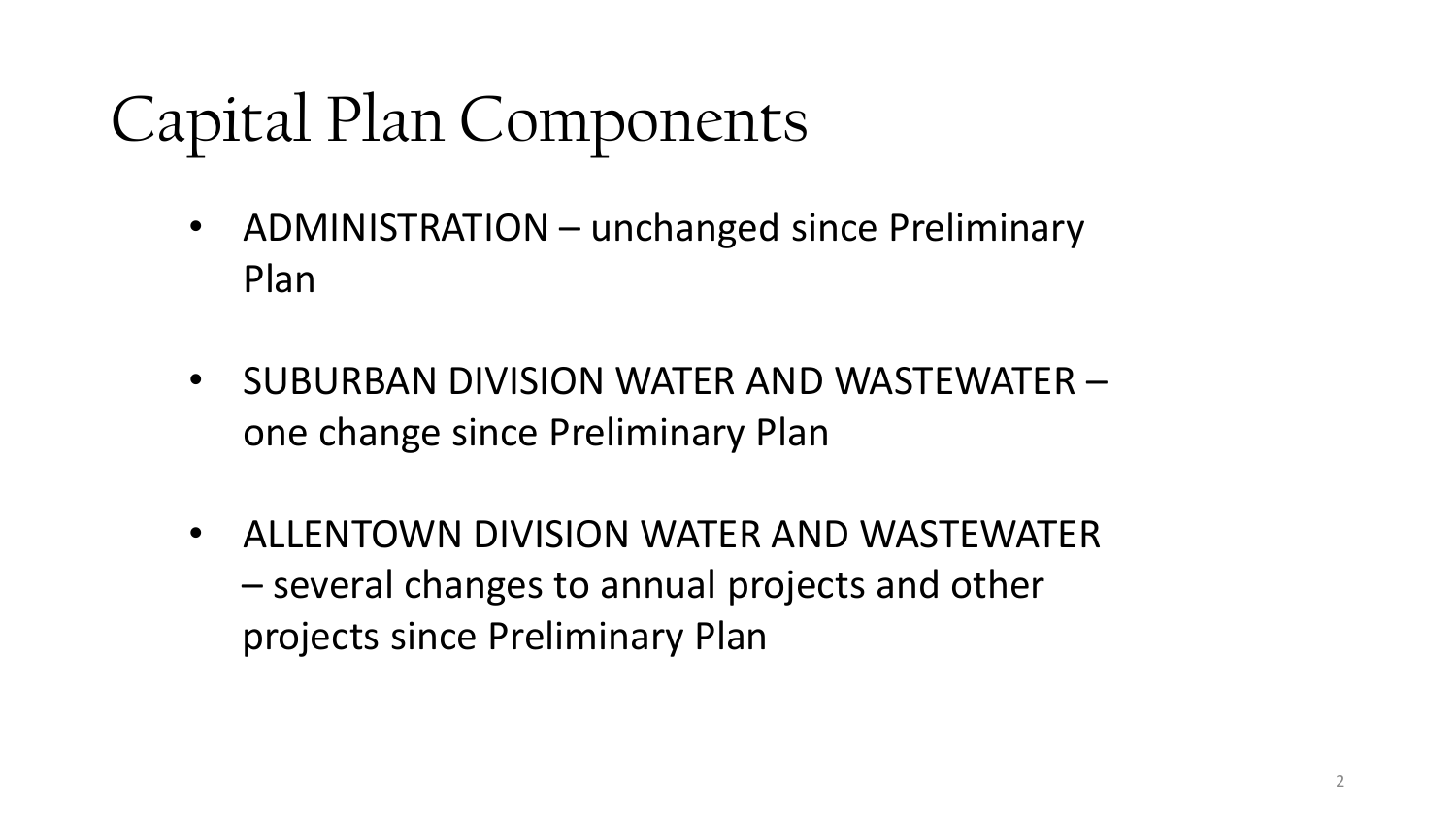### Capital Plan Timeline

- Preliminary Plan Distribution and public comment posting  $-8/9/17$
- Second Draft Distribution (AD reductions) 8/25/17
- End of preliminary plan public comment period -9/11/17
- Third Draft Distribution (with financials) 9/25/17
- Final Draft Distribution (additional AD reductions + one SD reduction) – 10/23/17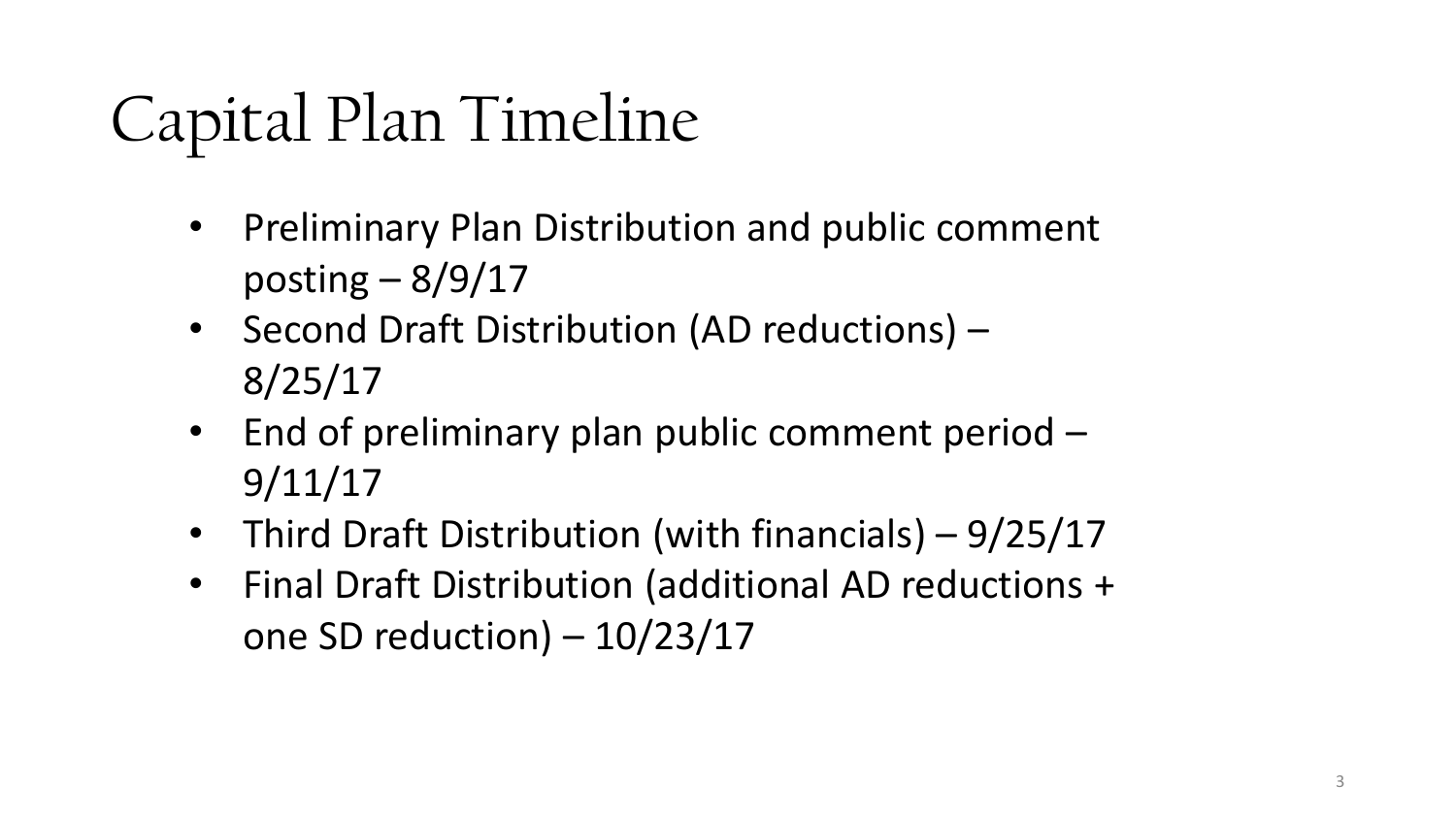#### Administration – 2018 Projects

| CP#          | <b>Project</b>                                            | 2018 \$   | 2018-2022\$ |
|--------------|-----------------------------------------------------------|-----------|-------------|
| $SD-A-1$     | SCADA Programming, Hardware & Software Upgrades           | \$150,000 | \$853,800   |
| $CON-A-1*$   | Computer System Hardware & Software Upgrades              | \$100,000 | \$325,000   |
| $CON-A-2*$   | Geographic Information System Upgrades & Application Dev. | \$220,000 | \$720,000   |
| $CON-A-3*$   | Information Technology Master Plan Update                 | \$75,000  | \$250,000   |
| $CON-A-4*$   | <b>Document Management</b>                                | \$50,000  | \$480,000   |
| <b>TOTAL</b> |                                                           | \$595,000 | \$2,628,000 |

*\*= Projects split 1/3 to Suburban and 2/3 to City Division*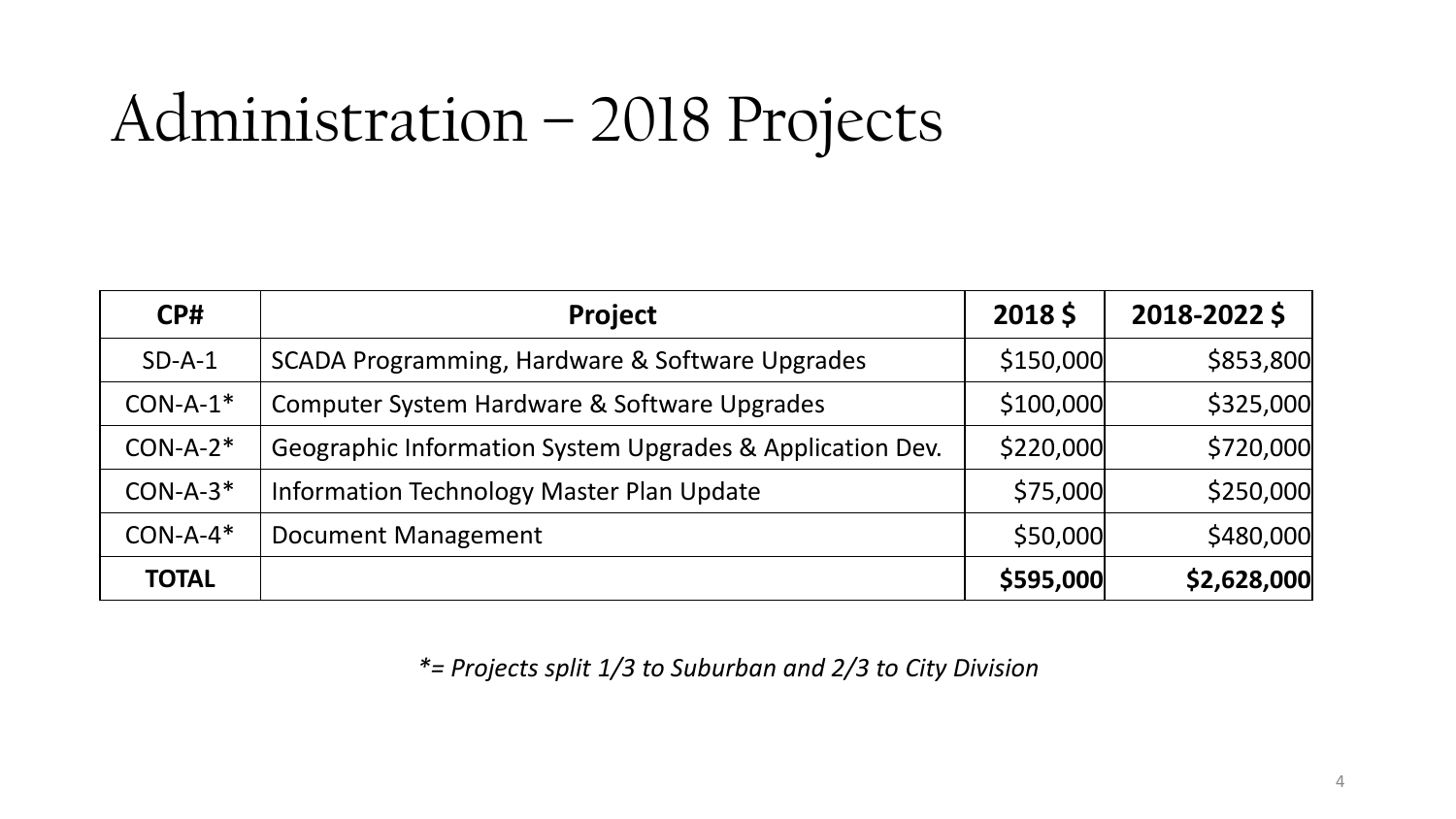#### Suburban Division Water – 2018 Projects

| CP#          | Project                                                   | 2018 \$     | 2018-2022\$  |
|--------------|-----------------------------------------------------------|-------------|--------------|
| SD-W-A       | <b>Annual Projects</b>                                    | \$1,878,750 | \$7,805,750  |
| $SD-W-4$     | <b>Buss Acres Pump Station Improvements (UCMD)</b>        | \$500,000   | \$1,370,000  |
| $SD-W-7$     | <b>Well Abandonments</b>                                  | \$40,000    | \$90,000     |
| $SD-W-12$    | <b>Water Main Replacement Projects</b>                    | \$2,100,000 | \$10,500,000 |
| $SD-W-13$    | Arcadia West TDS Removal Project                          | \$80,000    | \$280,000    |
| $SD-W25$     | <b>Pine Lakes Pumping Station Improvements</b>            | \$215,000   | \$215,000    |
| $SD-W-37$    | Redundant Water Supply - Small Satellite Divisions        | \$200,000   | \$300,000    |
| $SD-W-48$    | Crestwood New Alternate Water Supply                      | \$215,000   | \$215,000    |
| $SD-W-49$    | <b>CLD Auxiliary Pumping Station &amp; Main Extension</b> | \$1,464,000 | \$1,782,000  |
| $SD-W-53$    | Water Meter Replacement Project                           | \$1,140,000 | \$1,140,000  |
| $SD-W-54$    | Central Lehigh to Upper Milford Interconnection           | \$1,320,000 | \$1,320,000  |
| <b>TOTAL</b> |                                                           | \$9,117,750 | \$24,982,750 |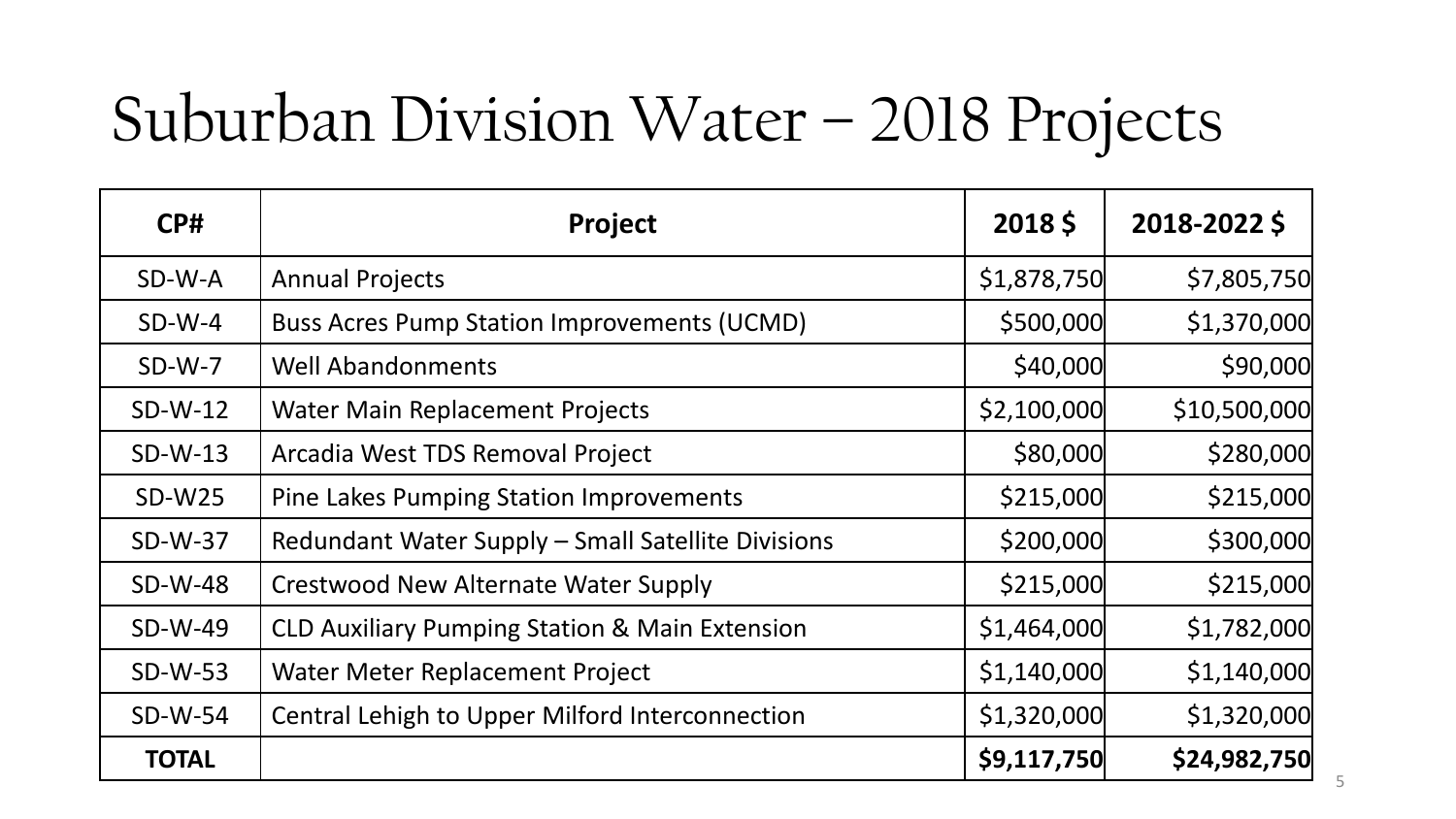#### Suburban Division Wastewater – 2018 Projects

| CP#       | Project                                                | 2018\$          | 2018-2022\$ |
|-----------|--------------------------------------------------------|-----------------|-------------|
| $SD-S-A$  | <b>Annual Projects</b>                                 | \$865,750       | \$2,146,750 |
| $SD-S-2$  | <b>Interceptor Access Easement Acquisitions</b>        | \$60,000        | \$330,000   |
| $SD-S-3$  | Central Lehigh WW Capacity Planning & Expansion        | \$315,000       | \$615,000   |
| $SD-S-4$  | Spring Creek Force Main Air Release Valve Replacements | \$170,000       | \$170,000   |
| $SD-S-6$  | Wynnewood I / I Investigation & Remediation            | \$20,000        | \$230,000   |
| $SD-S-7$  | Wynnewood WWTP Replacement                             | \$1,000,000     | \$1,400,000 |
| $SD-S-8$  | Western Weisenberg Mechanical Screen                   | 50 <sub>l</sub> | \$340,000   |
| $SD-S-12$ | Park Pump Station Force Main Rehabilitation            | \$1,500,000     | \$2,500,000 |
| $SD-S-13$ | Sand Spring WWTP Replacement                           | \$800,000       | \$600,000   |
| $SD-S-15$ | Park Pump Station Rehabilitation                       | \$3,000,000     | \$4,460,000 |
| $SD-S-16$ | Park Pump Station - Sister Station                     | \$0             | \$180,000   |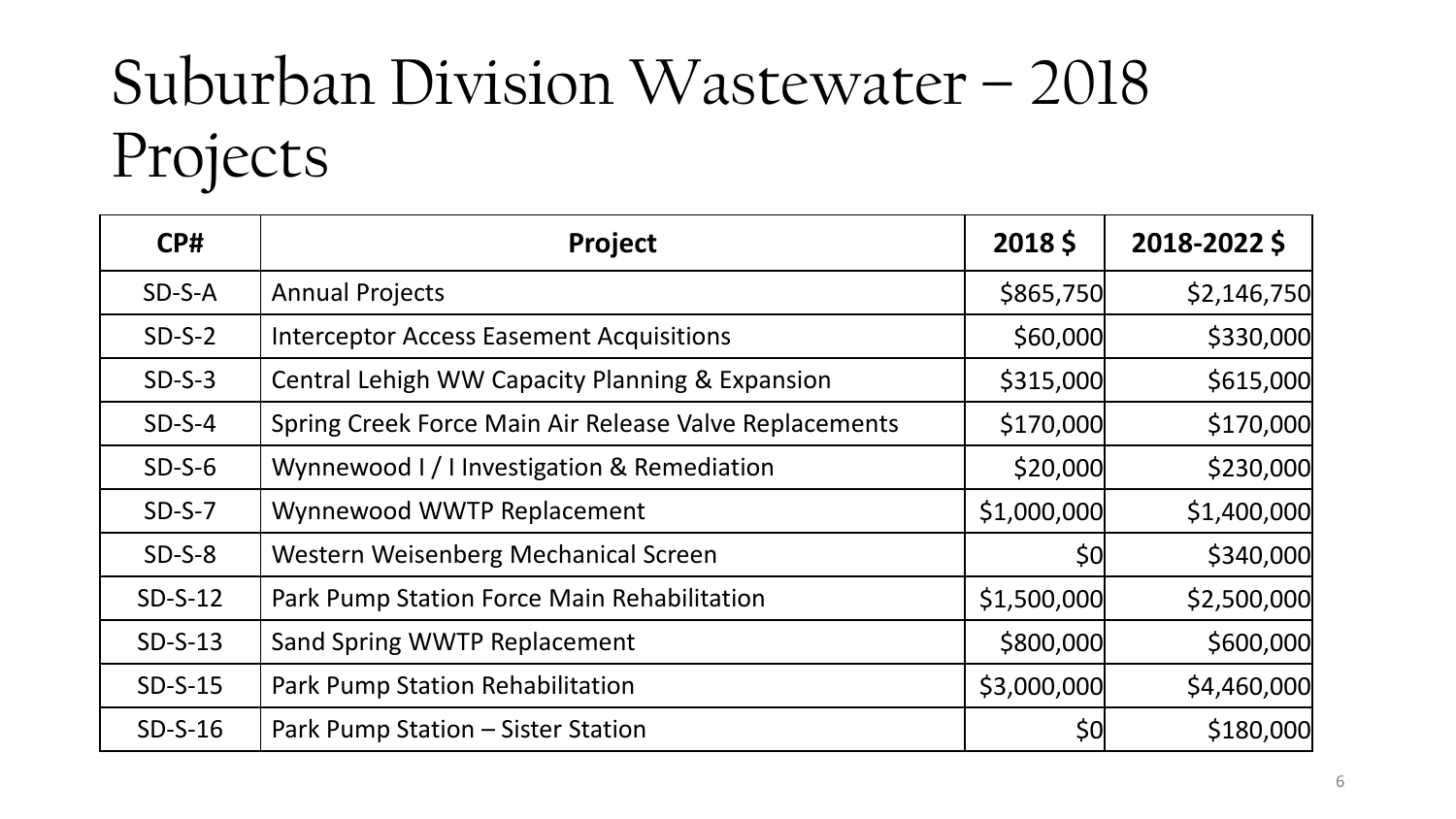#### Suburban Division Wastewater – 2018 Projects (continued)

| CP#          | Project                                              | 2018\$           | 2018-2022-\$ |
|--------------|------------------------------------------------------|------------------|--------------|
| $SD-S-17$    | Heidelberg Heights I / I Investigation & Remediation | \$200,000        | \$365,000    |
| $SD-S-18$    | Heidelberg Heights WWTP Rehabilitation               | \$30,000         | \$430,000    |
| $SD-S-19$    | Heidelberg Heights WWTP Mechanical Screen            | \$0 <sub>l</sub> | \$340,000    |
| $SD-S-22$    | <b>Pretreatment Plant Improvements</b>               | \$800,000        | \$4,000,000  |
| $SD-S-24$    | Signatory I / I Investigation & Remediation          | \$1,585,000      | \$3,755,000  |
| $SD-S-25$    | Lynn Township WWTP Upgrades & Expansion              | \$606,000        | \$4,468,000  |
| $SD-S-26$    | Lynn Township I / I Investigation & Remediation      | \$125,000        | \$290,000    |
| $SD-S-27$    | <b>Spring Creek Pump Station Upgrades</b>            | \$222,000        | \$222,000    |
| $SD-S-28$    | WLI Trexlertown Area Interceptor                     | \$300,000        | \$12,300,000 |
| <b>TOTAL</b> |                                                      | \$11,598,750     | \$39,961,750 |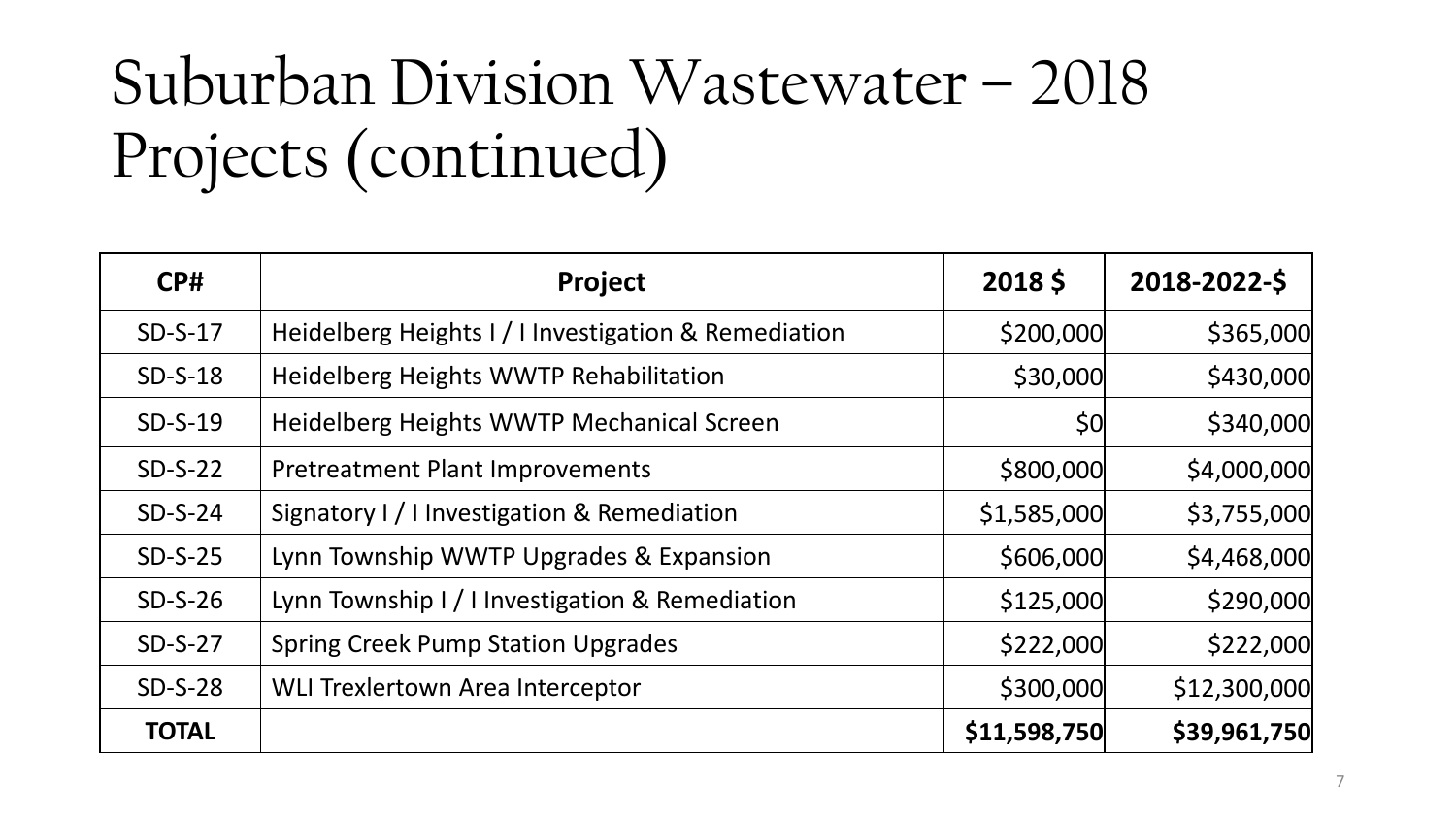#### City Division – Changes to the Capital Plan (8/9/17 vs. 10/23/17)

- Annual project funding system maintenance and repairs have been reduced from \$6,879,900 to \$2,920,000 in 2018 and from \$24,755,000 to \$13,749,000 for the full scope of the 5-year plan.
- Indenture Report Improvements Project is no longer funded
- Roof Phase 2 and 3 is no longer funded
- Water System Studies now has \$40K allocated in in 2018 (additional alternatives analysis will be conducted for proposed filter project)
- Water Main Replacements has decreased from \$4.8M/year to \$3.2M/year
- Design of the Filter Project has been postponed until 2019
- 2018 REDUCTIONS WERE NEEDED TO REDUCE BORROWING. ALL PROJECTS WILL BE FUNDED THROUGH CASH FROM OPERATIONS + ANTICIPATED BORROWING OF \$1.7M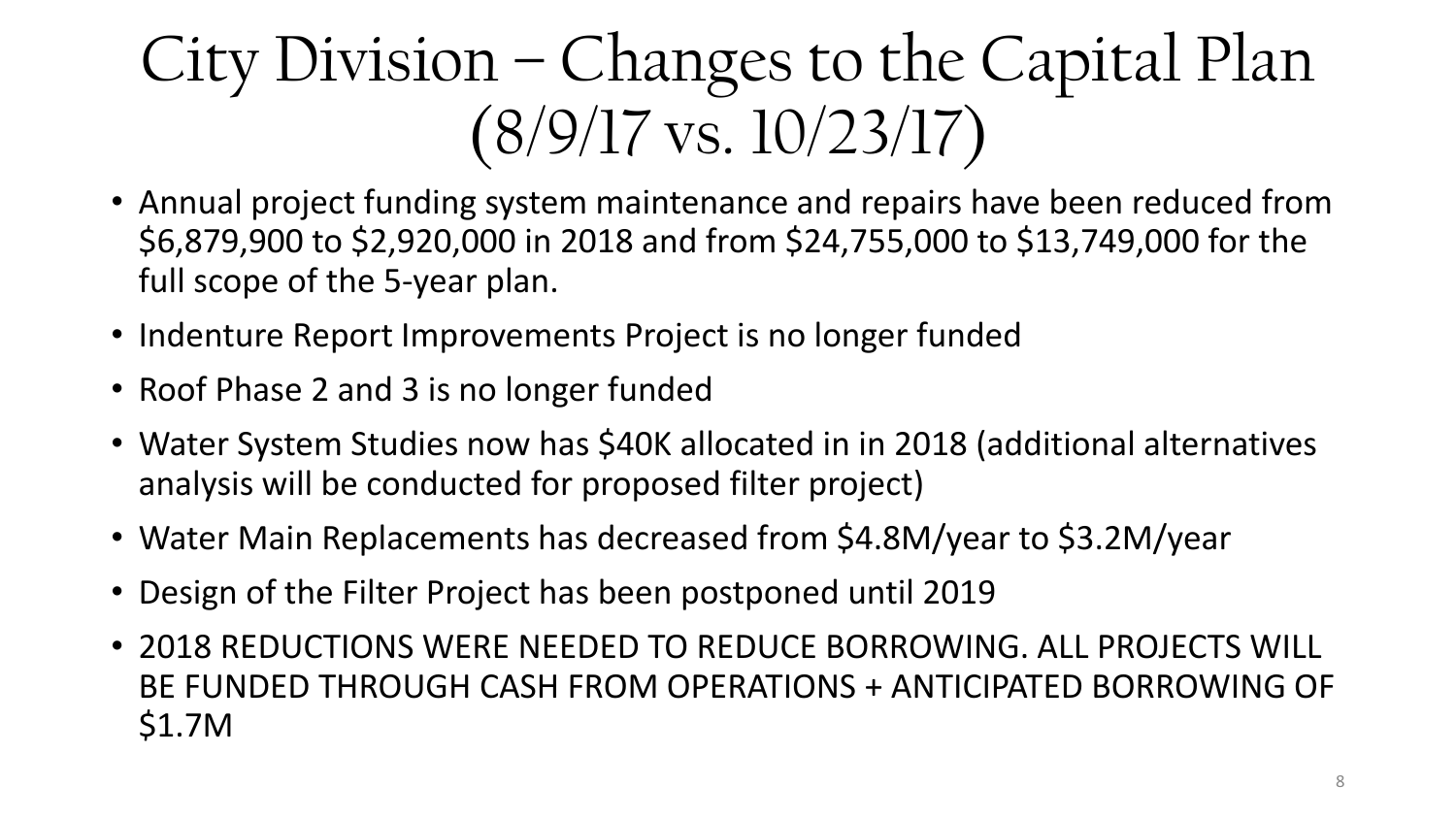#### Allentown Division Water – 2018 Projects

| CP#          | Project                                                             | 2018\$          | 2018-2022\$      |
|--------------|---------------------------------------------------------------------|-----------------|------------------|
| AD-W-A       | Annual Projects ( $* =$ internally classified as an annual project) | \$1,531,000     | \$7,260,000      |
| $AD-W-7$     | <b>Water Main Replacements</b>                                      | \$3,200,000     | \$16,000,000     |
| $AD-W-9$     | Various Water System Related Studies*                               | \$40,000        | \$121,000        |
| AD-W-10      | Emergency Power at WFP - Crystal & Schantz Springs Pumps            | 50 <sub>l</sub> | \$1,790,000      |
| AD-W-11      | Schantz Spring Main Replacement & Leak Rehabilitation               | \$335,000       | \$335,000        |
| $AD-W-13$    | Facility Roof Replacements Phase 2 & 3*                             | 50 <sub>l</sub> | \$0 <sub>l</sub> |
| AD-W-15      | Itron/AMR Meter Project                                             | \$140,000       | \$300,000        |
| $AD-W-21$    | <b>Fixed-Base Meter Reading System</b>                              | \$0             | \$1,705,000      |
| $AD-W-22$    | <b>Filter Upgrades</b>                                              | 50 <sub>l</sub> | \$12,140,000     |
| $AD-W-23$    | Intake Upgrades                                                     | \$0             | \$11,120,000     |
| <b>TOTAL</b> |                                                                     | \$5,246,000     | \$50,771,000     |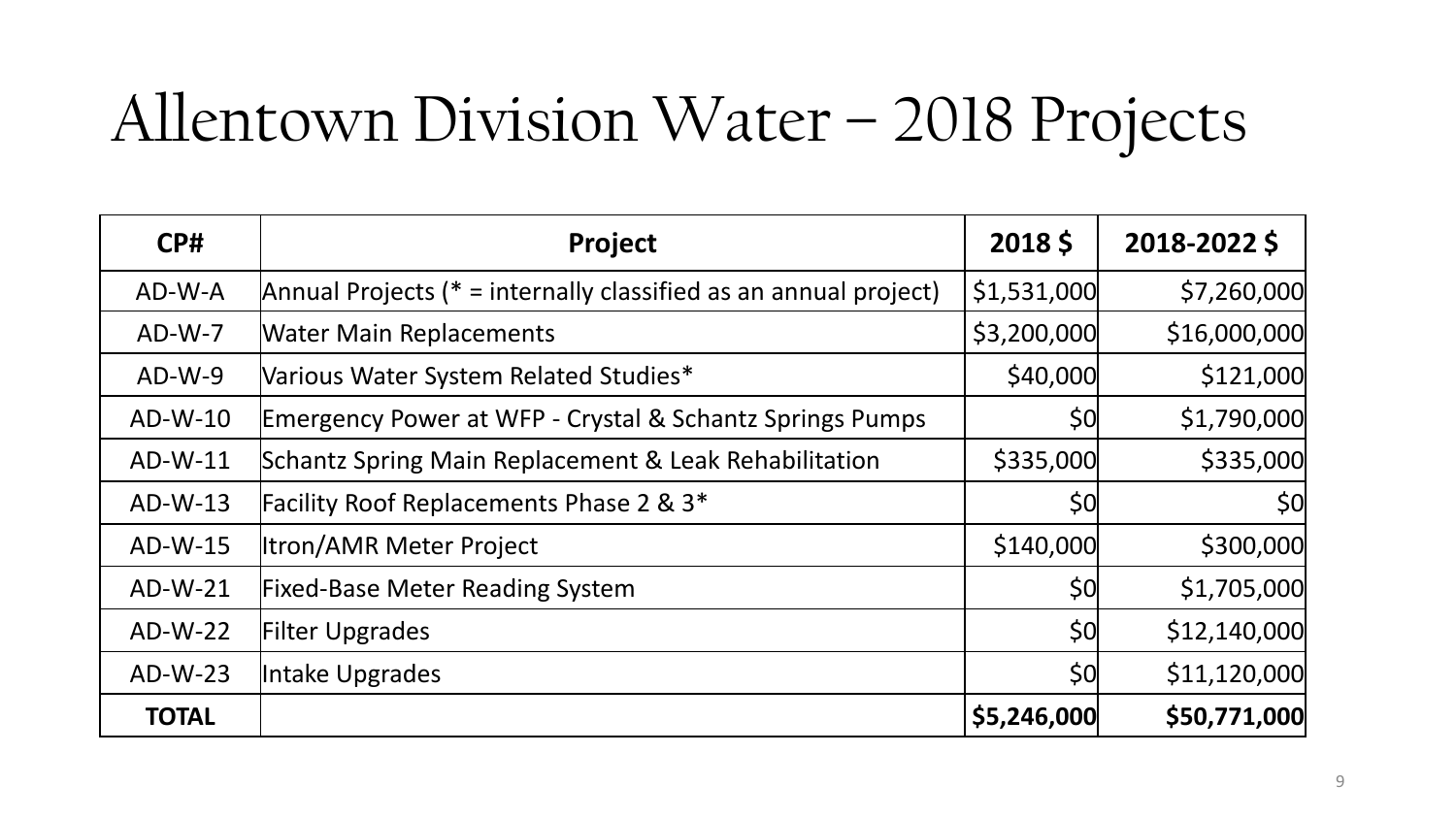#### Allentown Division Water – Changes between 8/9/2017 and 10/23/2017

| CP#          | Project                                                                    | 8/9/2017<br>2018\$ | 8/9/2017<br>2018-2022\$ | 10/23/2017<br>2018\$     | 10/23/2017<br>2018-2022\$ |
|--------------|----------------------------------------------------------------------------|--------------------|-------------------------|--------------------------|---------------------------|
| AD-W-A       | Annual Projects (* = internally classified as an annual<br>project)        | \$2,609,900        | \$10,342,500            | \$1,531,000              | \$7,260,000               |
| $AD-W-7$     | <b>Water Main Replacements</b>                                             | \$4,800,000        | \$24,000,000            | \$3,200,000              | \$16,000,000              |
| $AD-W-9$     | Various Water System Related Studies*                                      | \$45,000           | \$225,000               | \$40,000                 | \$121,000                 |
| AD-W-10      | Emergency Power at WFP - Crystal & Schantz Springs<br>Pumps                | 50 <sub>l</sub>    | \$1,790,000             | \$0                      | \$1,790,000               |
| AD-W-11      | <b>Schantz Spring Main Replacement &amp; Leak</b><br><b>Rehabilitation</b> | \$335,000          | \$335,000               | \$335,000                | \$335,000                 |
| $AD-W-13$    | Facility Roof Replacements Phase 2 & 3*                                    | \$870,000          | \$870,000               | \$0                      | \$0 <sub>l</sub>          |
| AD-W-15      | Itron/AMR Meter Project                                                    | \$140,000          | \$300,000               | \$140,000                | \$300,000                 |
| $AD-W-21$    | <b>Fixed-Base Meter Reading System</b>                                     | \$0                | \$1,705,000             | \$0                      | \$1,705,000               |
| AD-W-22      | <b>Filter Upgrades</b>                                                     | \$200,000          | \$12,340,000            | \$0                      | \$12,140,000              |
| $AD-W-23$    | Intake Upgrades                                                            | 50 <sub>l</sub>    | \$11,120,000            | \$0                      | \$11,120,000              |
| <b>TOTAL</b> |                                                                            | \$8,999,900        |                         | \$63,027,500 \$5,246,000 | \$50,771,000              |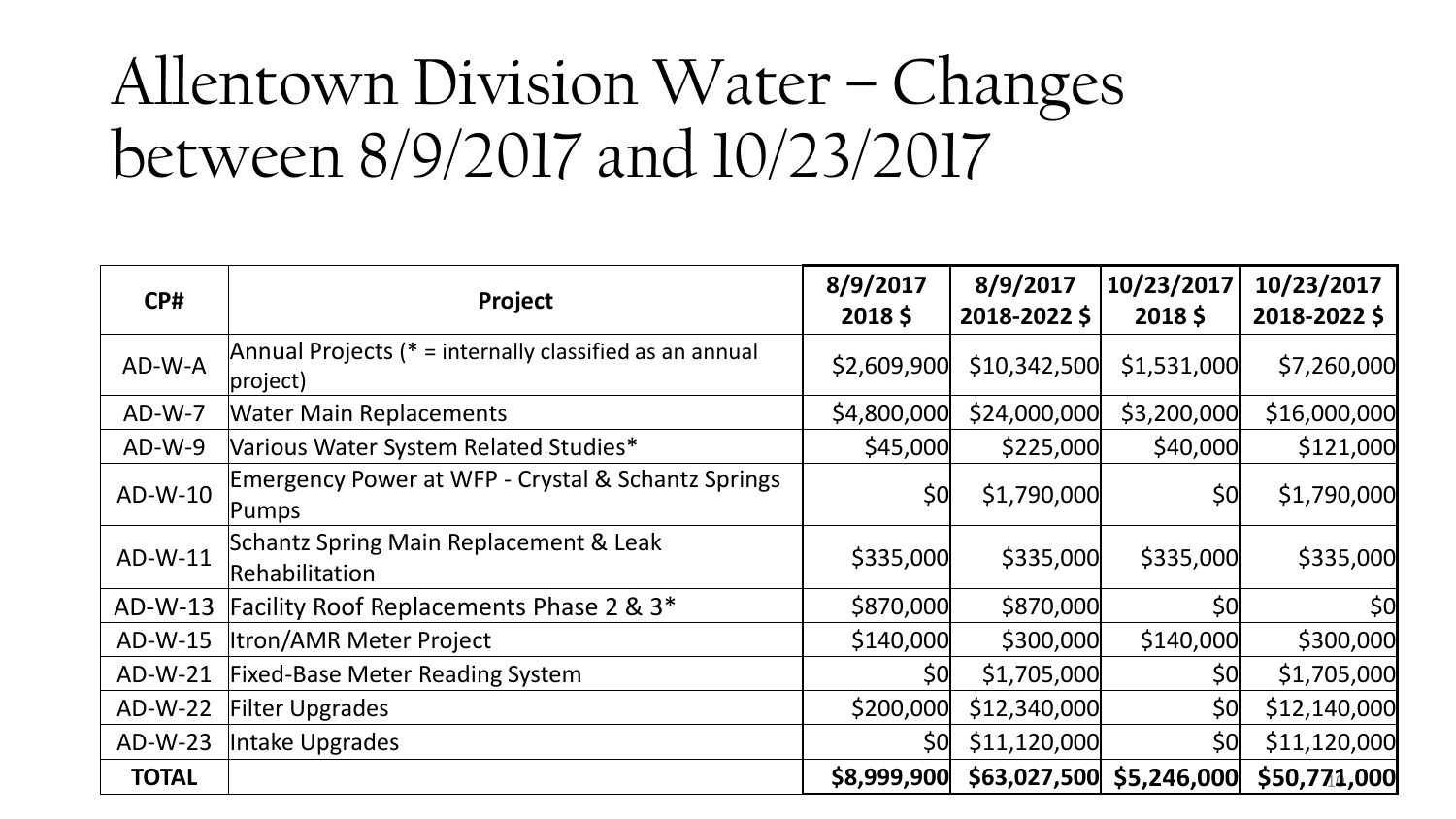#### Allentown Division Wastewater – 2018 Projects

| CP#          | Project                                                             | 2018\$           | 2018-2022\$  |
|--------------|---------------------------------------------------------------------|------------------|--------------|
| $AD-S-A$     | Annual Projects ( $* =$ internally classified as an annual project) | \$1,049,000      | \$5,988,000  |
| $AD-S-5$     | <b>WWTP Electrical Substation Replacements</b>                      | \$3,360,000      | \$3,485,000  |
| $AD-S-6$     | <b>WWTP Disinfection Upgrade</b>                                    | 50 <sub>l</sub>  | \$1,740,000  |
| $AD-S-9$     | Various Wastewater System Related Studies*                          | \$300,000        | \$380,000    |
| AD-S-11      | Administrative Order Phase 1A WWTP Improvements                     | \$1,000,000      | \$19,000,000 |
| $AD-S-16$    | <b>WWTP Interim Blending Pumping System</b>                         | \$1,340,000      | \$1,340,000  |
| $AD-S-18$    | Indenture Report Improvements*                                      | \$0 <sub>l</sub> | 50           |
| <b>TOTAL</b> |                                                                     | \$7,049,000      | \$31,933,000 |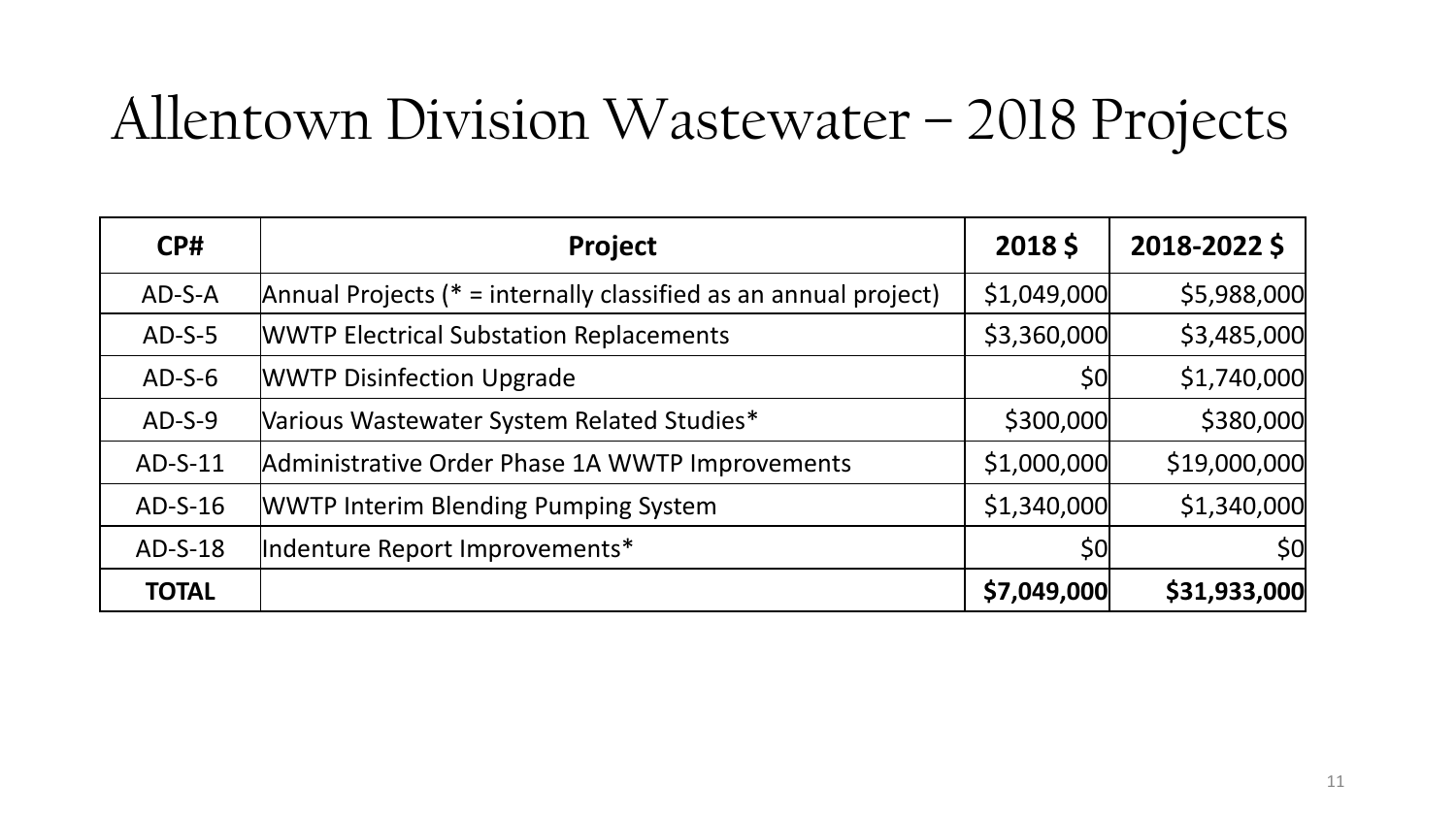#### Allentown Division Wastewater – Changes between 8/9/2017 and 10/23/2017

| CP#          | Project                                                                 | 8/9/2017<br>2018\$ | 8/9/2017<br>2018-2022\$ | 10/23/2017<br>2018\$ | 10/23/2017<br>2018-2022\$ |
|--------------|-------------------------------------------------------------------------|--------------------|-------------------------|----------------------|---------------------------|
| AD-S-A       | Annual Projects ( $* =$ internally classified as an annual<br> project) | \$2,065,000        | \$8,147,500             | \$1,049,000          | \$5,988,000               |
| $AD-S-5$     | <b>WWTP Electrical Substation Replacements</b>                          | \$3,360,000        | \$3,485,000             | \$3,360,000          | \$3,485,000               |
| $AD-S-6$     | <b>WWTP Disinfection Upgrade</b>                                        | \$0                | \$1,740,000             | 50 <sub>l</sub>      | \$1,740,000               |
| $AD-S-9$     | Various Wastewater System Related Studies*                              | \$350,000          | \$470,000               | \$300,000            | \$380,000                 |
| $AD-S-11$    | Administrative Order Phase 1A WWTP Improvements                         | \$1,000,000        | \$19,000,000            | \$1,000,000          | \$19,000,000              |
| $AD-S-16$    | WWTP Interim Blending Pumping System                                    | \$1,340,000        | \$1,340,000             | \$1,340,000          | \$1,340,000               |
|              | AD-S-18  Indenture Report Improvements                                  | \$940,000          | \$4,700,000             | 50 <sub>l</sub>      | \$0                       |
| <b>TOTAL</b> |                                                                         | \$9,055,000        | \$38,882,500            |                      | \$7,049,000 \$31,933,000  |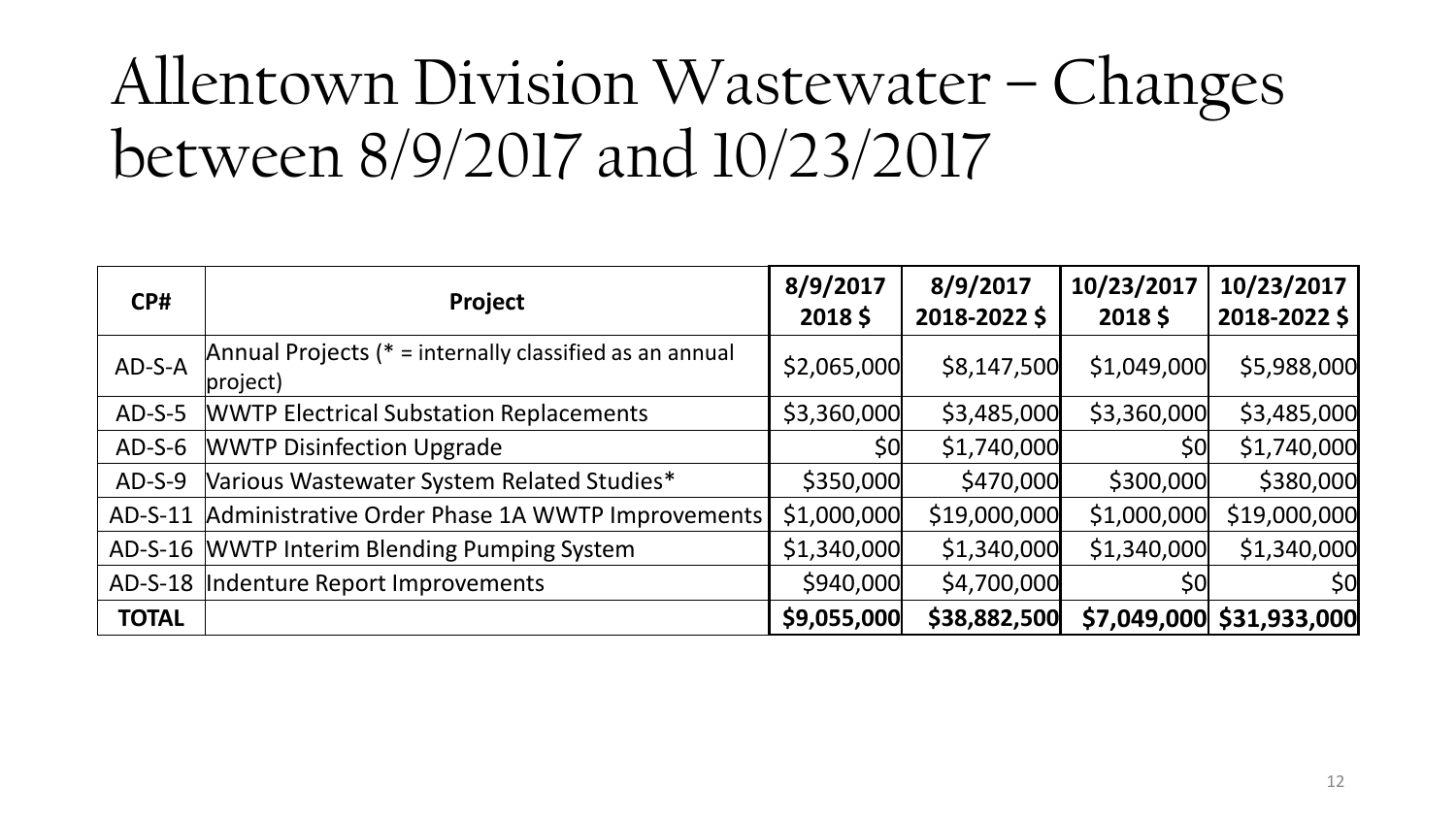#### Summary

- 2018 Capital Budget
- Total 5-Year Capital Budget

|                      | 2018         |              |  | 2018-2022     |
|----------------------|--------------|--------------|--|---------------|
| Administration       | S            | 595,000      |  | 2,628,000     |
| Suburban Water       | $\mathsf{S}$ | 9,117,750    |  | \$24,982,750  |
| Suburban Wastewater  |              | \$11,598,750 |  | \$39,961,750  |
| <b>City Division</b> |              | 12,295,000   |  | \$2,704,000   |
| <b>TOTAL</b>         |              | 33,606,500   |  | \$150,276,500 |